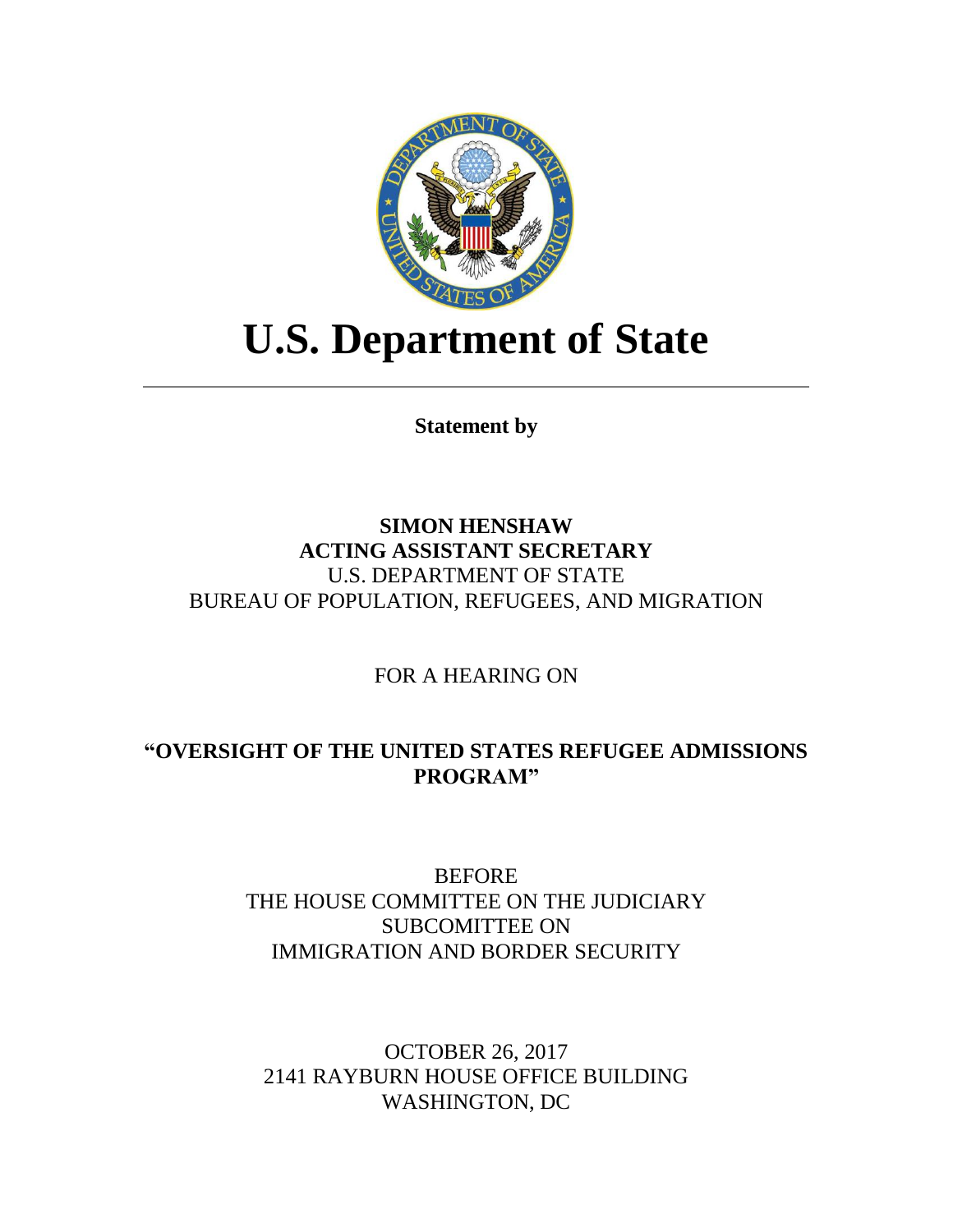Chairman Labrador and distinguished members of Congress, thank you very much for holding this hearing on the U.S. Refugee Admissions Program (USRAP). I appreciate the opportunity to address your Subcommittee with my colleagues from the Departments of Homeland Security (DHS) and Health and Human Services (HHS). Together, our agencies plan to bring up to 45,000 refugees to the United States through the USRAP in Fiscal Year 2018.

The security and welfare of the American people is this administration's top priority. We have instituted additional procedures in the USRAP application, interview and adjudication and systems checks processes to strengthen our vetting system. We will continue to find ways to make our screening procedures more effective in order to protect the American people. In the year ahead, we will also redouble our efforts to work with state and local governments to expand their involvement in the process of determining the placement or resettlement of refugees in their jurisdictions.

In FY 2018, the United States expects to continue to permanently resettle more refugees than any other country, and we will continue to offer protection to the most vulnerable of those who have been persecuted because of race, religion, nationality, membership in a particular social group, or political opinion. Since 1975, the United States has welcomed more than 3.4 million refugees, and the United States continues to operate the largest refugee resettlement program in the world.

Through the USRAP and our generous assistance programs for refugees in countries of first asylum, the United States' demonstrates its commitment to protecting the most vulnerable of the world's refugees while keeping America safe from harm.

## **The Need for the U.S. Refugee Admissions Program**

According to the United Nations High Commissioner for Refugees (UNHCR), there are 65.6 million forcibly displaced people in the world today, 22.5 million of whom are refugees. The United States and UNHCR focus on three durable solutions to address the world refugee situation: voluntary repatriation, local integration, and resettlement to a third country. The United States and UNHCR recognize that most refugees desire safe, voluntary return to their homeland, and we share the UNHCR's priority of helping facilitate the voluntary repatriation of refugees in safety and dignity. In 2016, some 552,200 refugees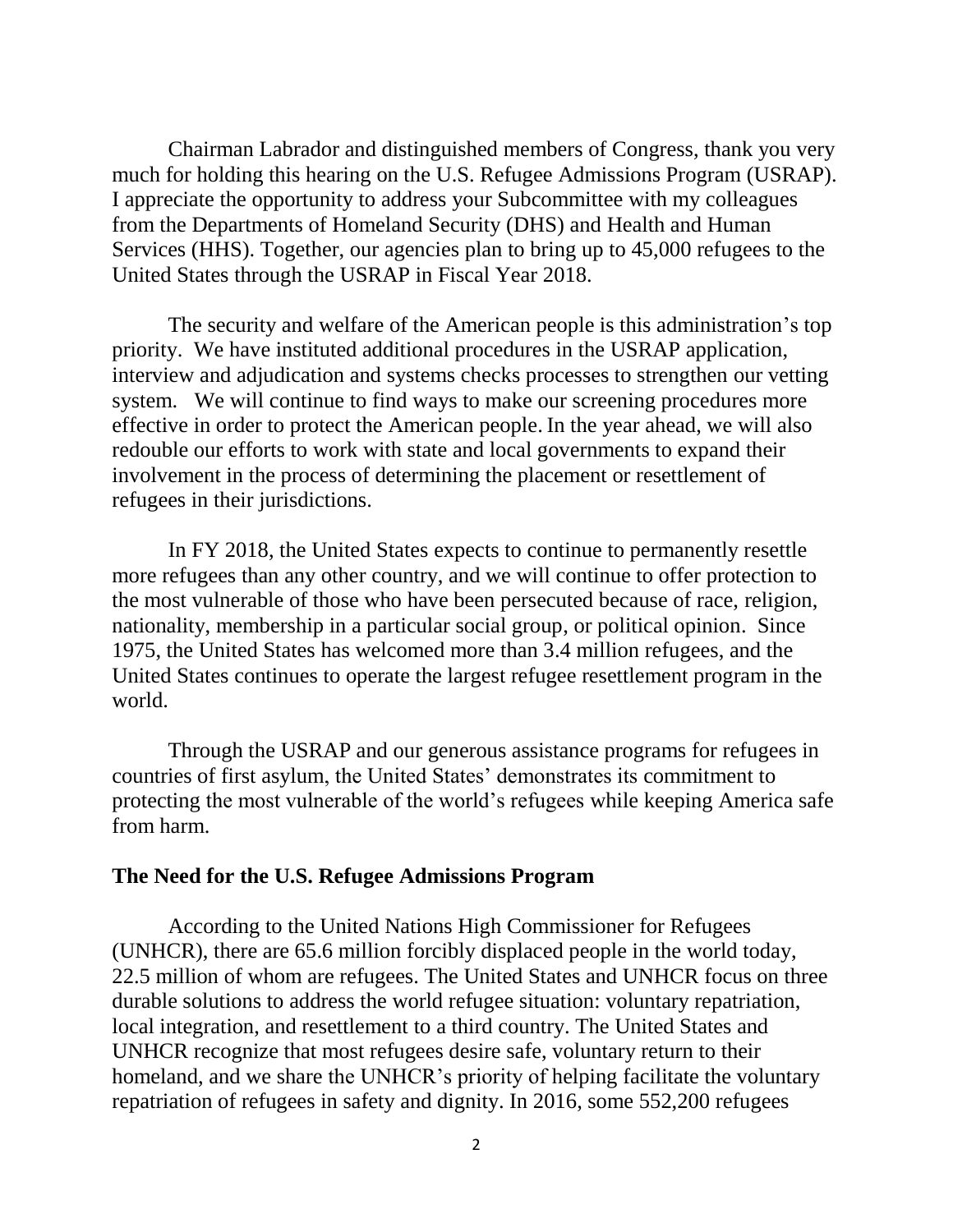voluntarily repatriated to their countries of origin. Although this is more than double the number in 2015, it still unfortunately demonstrates that not enough refugee-producing countries have established the conditions to allow for safe and voluntary returns. Refugee repatriation operations have brought refugees safely home to Afghanistan, Sudan, Somalia, and Central African Republic, among others. These operations were carried out to protect returning refugees as well as to help them contribute to the stabilization, reconstruction, and development of their home countries.

For those refugees who are unable to voluntarily return safely to their home countries, the United States supports efforts to help refugees become self-sufficient and locally integrate into their countries of first asylum. The Department of State encourages host governments to protect refugees and to allow them to integrate into local communities. We promote local integration by funding programs to enhance refugee self-reliance and support community-based social services. Our support has enabled numerous refugees from around the world to integrate into their host communities abroad, even while awaiting eventual voluntary repatriation.

For refugees who are unable to return home safely or integrate locally, resettlement in third countries provides durable protection. In FY 2017, the United States offered resettlement to nearly 54,000 refugees, and we plan to welcome up to 45,000 refugees in FY 2018. This number accommodates the additional security procedures that will enable U.S. agencies to vet applicants more thoroughly for potential threats to public safety and national security. It also recognizes the need for USCIS to process asylum claims domestically for hundreds of thousands of claimants who already are in the United States.

#### **Advancing National Security and Foreign Policy Objectives**

For those eligible for protection as refugees, the USRAP is committed to deterring and detecting fraud among those seeking to resettle in the United States. We will continue rigorous security measures to protect against threats to our national security.

On July 31, 2017, the Government Accountability Office released a report, "Actions Needed by State Department and DHS to Further strengthen Applicant Screening Process and Assess Fraud Risks," that recommended that the Secretaries of Homeland Security and State conduct regular joint assessments of applicant fraud risk across the USRAP. In response to this report, the Department of State's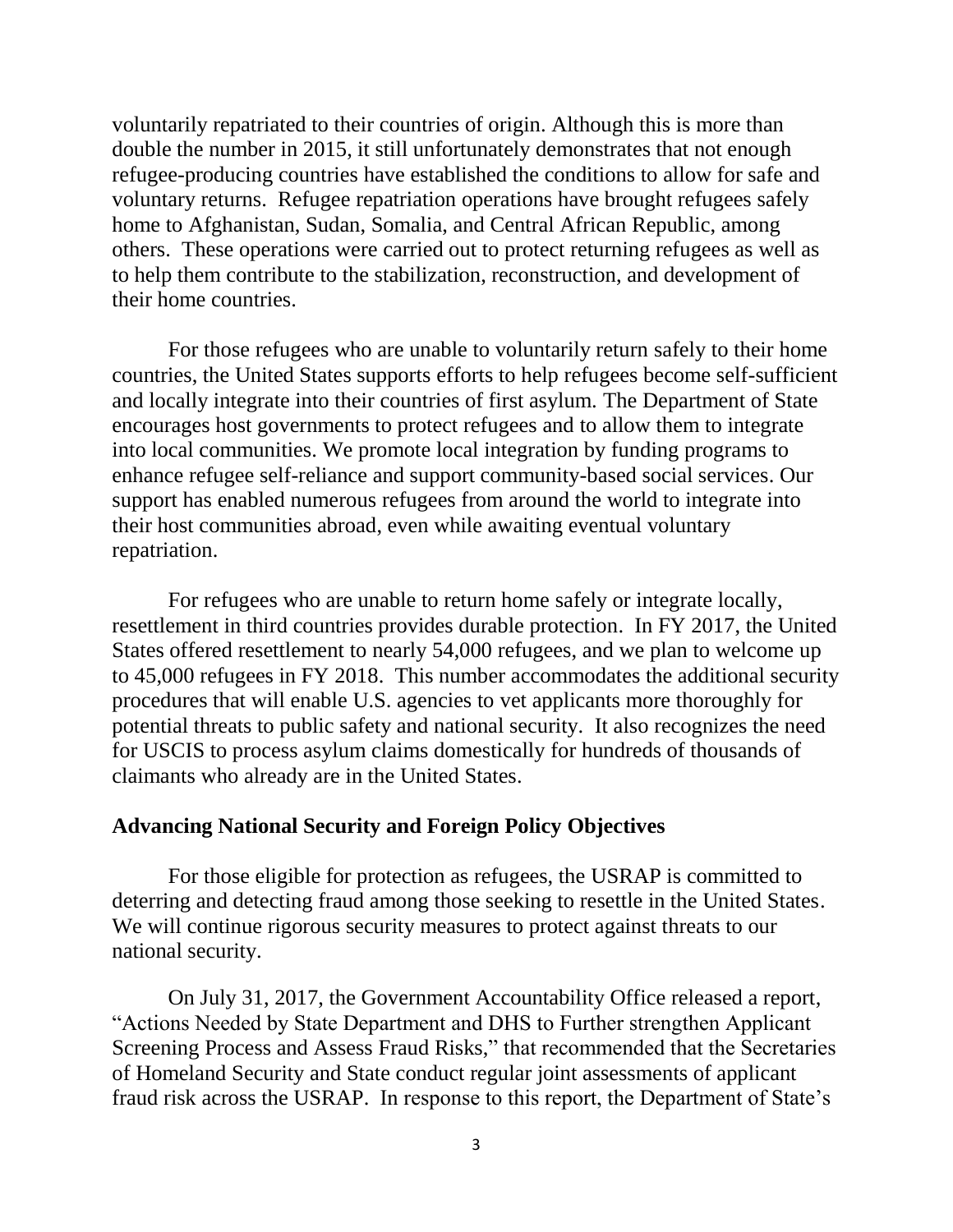Bureau of Population, Refugees, and Migration (PRM) and DHS' Refugee, Asylum and International Operations Directorate and its Fraud Detection and National Security Directorate established a working group to create a Fraud Risk Analysis Framework that will serve as a guiding reference to conduct joint fraud risk assessments between the State Department and DHS. This framework will be consistent with leading fraud risk management practices and federal internal control standards.

As part of the Bureau's overall risk management policy, USRAP has several mechanisms in place to help prevent and detect fraud by USRAP applicants. This includes mandating that all of PRM's Resettlement Support Centers designate an anti-fraud official, train staff on fraud trends, and adhere to guidelines that prevent and mitigate internal malfeasance. PRM program officers conduct thorough monitoring and evaluation of all Resettlement Support Centers, with a particular focus on adherence to these program integrity guidelines.

The USRAP security vetting process is managed by DHS and includes the participation of the Departments of State and Defense, the FBI and the Intelligence Community, including the National Counterterrorism Center. DHS retains the authority to refuse refugees for admission. In response to Executive Order 13780, "Protecting the Nation From Foreign Terrorist Entry Into the United States," refugee admissions were suspended in FY 2017 for a period, with the exception of certain cases. During a120-day period, the Departments of State and Homeland Security and the Office of the Director for National Intelligence, as well as additional intelligence and law enforcement agencies reviewed and enhanced the security screening regime for refugees.

I will highlight a number of the enhancements that we are in the process of implementing and will look to USCIS to discuss enhancements specific to DHS. As a result of our 120-day review, we will collect additional data from refugees during the application process to enhance the effectiveness of biographic security checks. We have improved the electronic refugee case management system to better detect potential fraud by strengthening the ability to identify duplicate identities or identity documents.

The Department of State and USCIS will exchange more in-depth information to identify refugee cases that are related to one another. This measure will enhance the USCIS officer's interview by providing the officer greater opportunity to develop specific lines of questioning to address potential fraud, national security, or public safety concerns.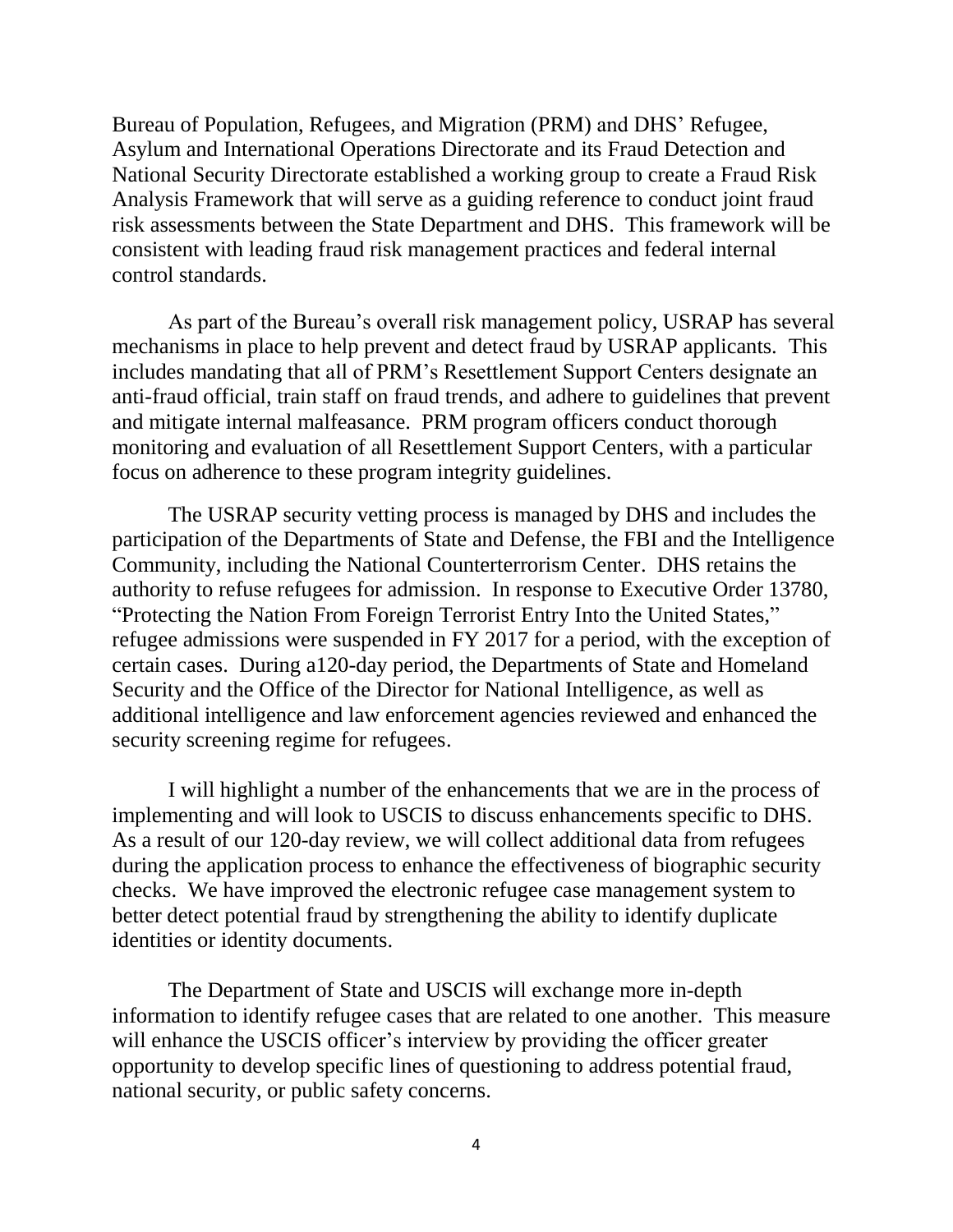Regarding security checks, we have updated policy guidance to ensure that any relevant changes to an applicant's critical data are subject to renewed security checks. This will add an additional layer of protection to identify fraud and national security issues. We have also expanded the criteria for which refugee applicants are subject to Security Advisory Opinions (SAOs) thereby ensuring that more refugees receive deeper vetting.

The initial 120-day review period ended October 24, 2017, allowing adjudication and admissions to continue. The program is currently in the midst of an additional review of nationals of countries with the potential for higher risk. We will conduct a detailed threat analysis and review for potentially higher-risk nationals of these countries and stateless persons who last habitually resided in those countries, including a threat assessment of each country, pursuant to the Immigration and Nationality Act (INA), the Homeland Security Act of 2002, and other applicable authorities. During this review, the Secretary of State and the Secretary of Homeland Security will temporarily prioritize refugee applications from countries not considered to be higher risk. While the temporary review is underway, the Secretaries of Homeland Security and State will cooperate to carefully scrutinize the applications of nationals of countries that are potentially higher-risk, or of stateless persons who last habitually resided in those countries, and will consider individuals for potential admission whose resettlement in the United States would fulfill critical foreign policy interests, without compromising national security and the welfare of the United States. The Secretary of Homeland Security will admit on a case-by-case basis only refugees whose admission is deemed to be in the national interest and who are not known to pose a threat to the security or welfare of the United States.

#### **Scale and Populations**

During its history, the USRAP has responded to changing humanitarian needs. The program initially focused on resettling large groups concentrated in a few locations (primarily refugees from Indochina, the former Soviet Union, and the former Yugoslavia), but later shifted its focus and began to admit refugees representing over 50 nationalities per year. In FY 2017, the program admitted refugees of nearly 76 nationalities, with the largest numbers coming from Democratic Republic of Congo, Iraq, Syria, and Burma, among others.

As Secretary of State Tillerson briefed Committee leadership on September 27, the United States plans to admit up to 45,000 refugees in Fiscal Year 2018. This number will include up to 19,000 refugees from Africa, 17,500 from Near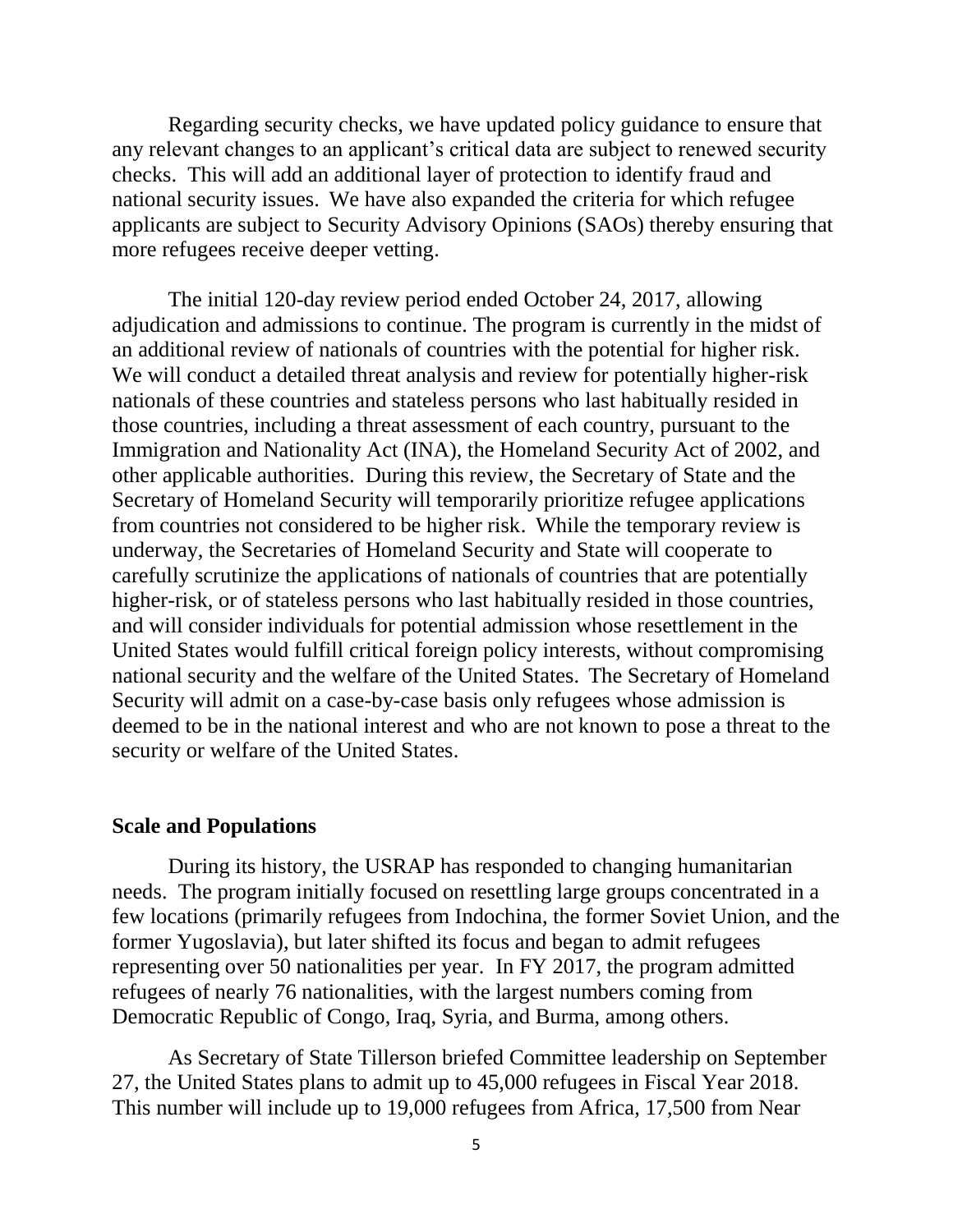East and South Asia, 5,000 from East Asia, 2,000 from Europe and Central Asia, and 1,500 refugees from Latin America and the Caribbean.

#### *Africa*

In FY 2018, U.S. refugee resettlement from Africa will continue to include a diverse array of nationalities – some 30 in all. We will also continue to admit Sudanese, Ethiopians, and other African nationalities from displaced in countries like Egypt and Jordan.

#### *East Asia*

The USRAP in East Asia will continue to focus on Burmese refugees in Thailand and Malaysia. The resettlement of more than 100,000 Burmese refugees from Thailand since 2006 – including more than 87,000 to the United States – has significantly reduced the number of Burmese refugees in the camps who are eligible for U.S. resettlement. After more than a decade of large-scale U.S. resettlement from Thailand, the program will include fewer than 2,000 admissions this year. We will admit a roughly equal number of Burmese from Malaysia, including Rohingya. We have not been permitted by the Government of Bangladesh to resettle Rohingya from Bangladesh since 2012.

#### *Europe and Central Asia*

The USRAP in Europe and Central Asia focuses almost entirely on members of religious minorities from countries of the former Soviet Union who will be adjudicated under the reduced evidentiary standards of Lautenberg Amendment guidelines. Applications for the Lautenberg program have increased substantially since the Russia-initiated aggression against Ukraine.

#### *Latin America and the Caribbean*

In FY 2018, the Department of State and DHS will focus on more targeted refugee processing in Central America through the Protection Transfer Arrangement (PTA) with the Government of Costa Rica, UNHCR, and the International Organization for Migration (IOM). Through UNHCR and IOM, the U.S. government pre-screens vulnerable Salvadoran, Honduran, and Guatemalan applicants and transfers applicants who qualify for protection to Costa Rica, where they are interviewed by DHS and considered for resettlement to the United States. In some situations, the USRAP may decide to process UNHCR-identified cases in